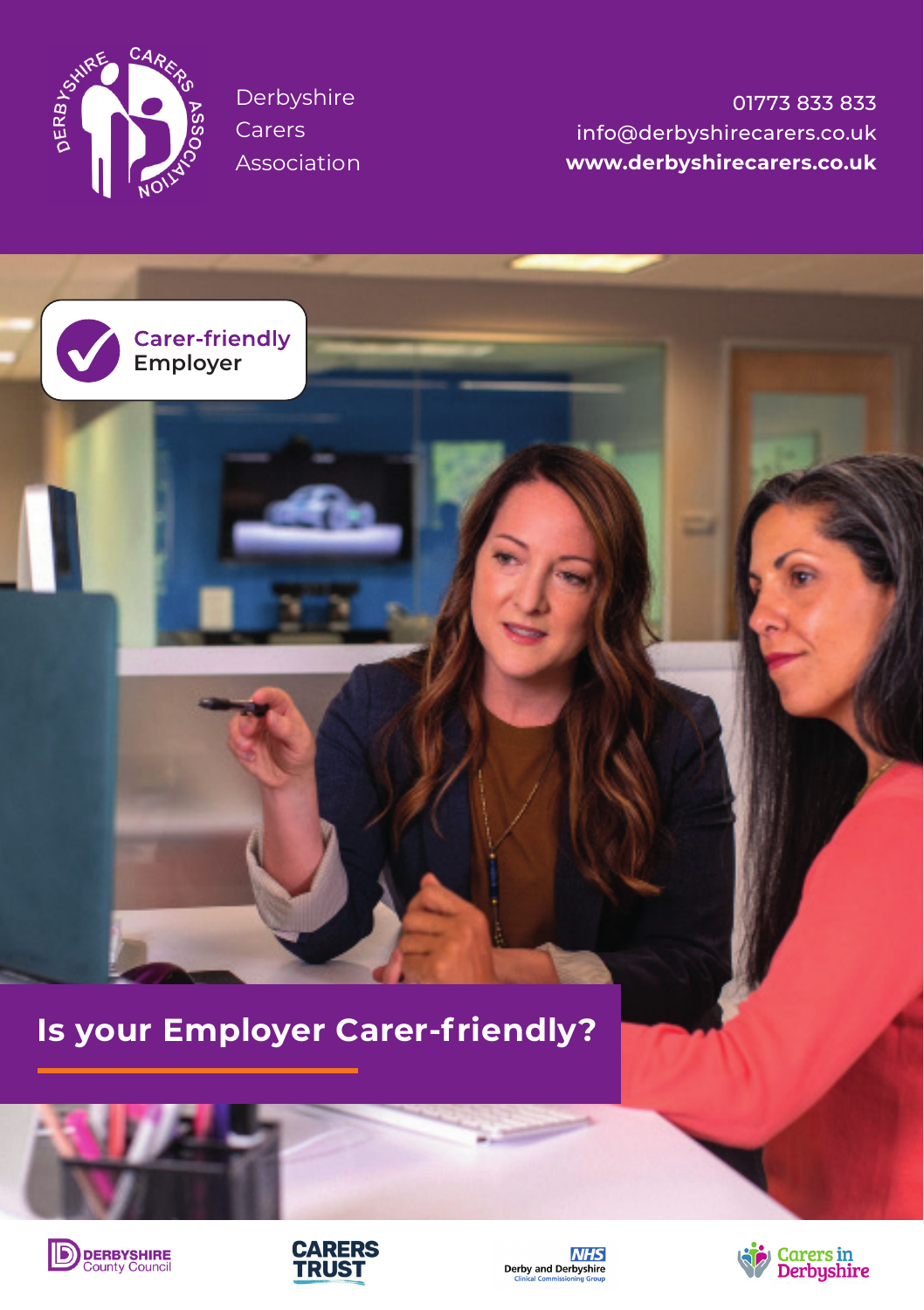## **Do you struggle to balance work and caring responsibilities?**

**Derbyshire Carers Association's (DCA) Carers in Employment Initiative supports and encourages organisations to become Carer Friendly Employers and, in doing so, retain those staff who, due to their unpaid caring responsibilities, are at risk of leaving the workforce, as a result of stress, ill health, lack of understanding and/or simply lack of time.**

The initiative is a free service open to organisations across Derbyshire.

Organisations taking part will pledge to nominate a key member of staff to attend training and events and become a Carers Champion. Each champion will become a point of contact between DCA and the employer and will be training in bespoke carer awareness to cascade through their organisation.

In return, DCA will provide information to support both the carer and the employer. DCA will help review existing policies to enable the organisation to offer appropriate levels of support within the workplace. Supporting unpaid carers will help skilled, experienced staff members to continue in employment and achieve a realistic work / life balance.

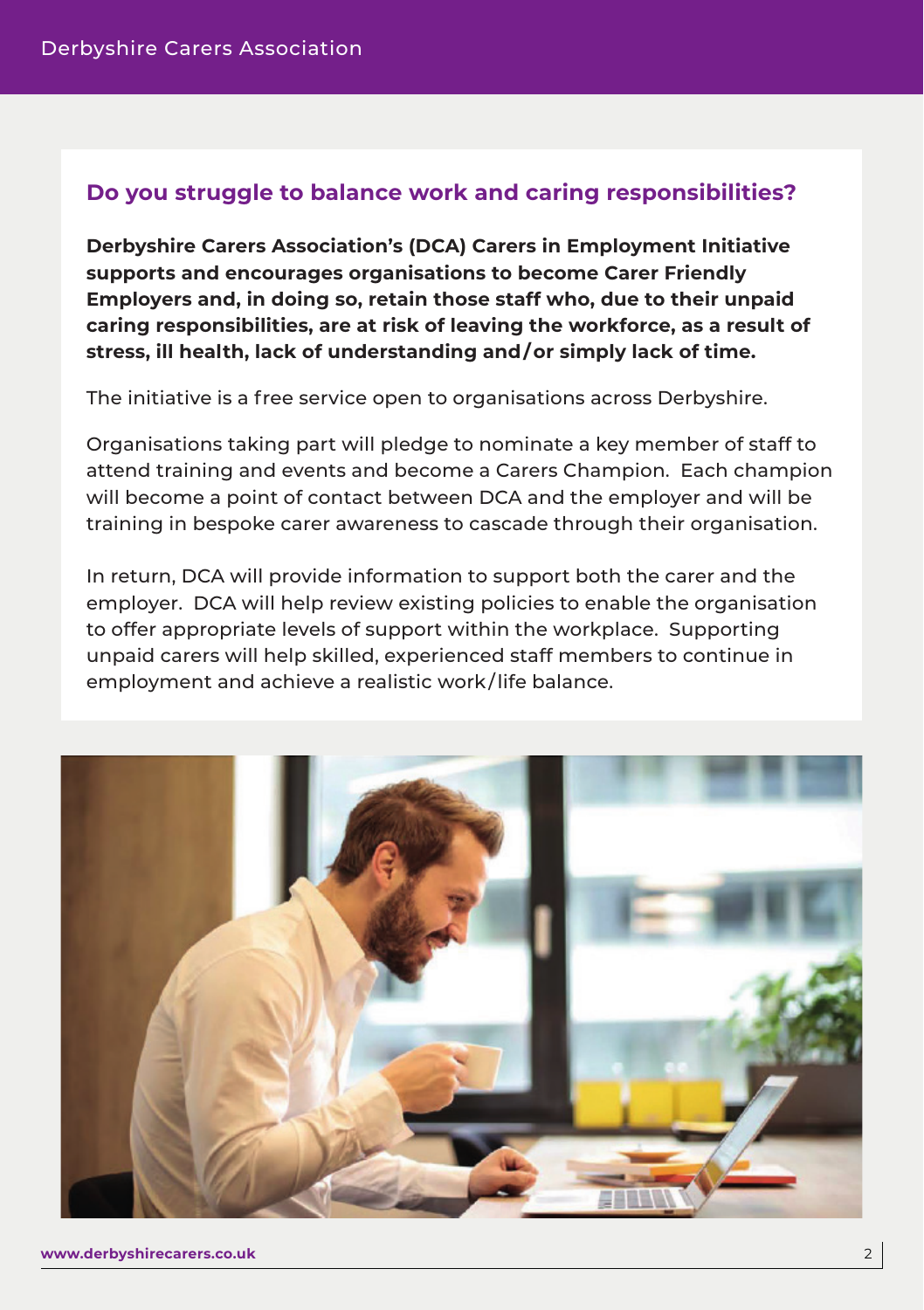## **Is your Employer Carer-friendly?**

**Our Carers in Employment project has found that working carers who received support from line managers and colleagues were less likely to report feeling isolated in the workplace. This shows the crucial role that managers and team members can play in recognising and supporting their colleagues with caring responsibilities.** 

As an employee you do not need to make your employer aware that you are a carer, however they may be able to support you in ways you hadn't considered, or even just have regular catch-ups to see how you are.

Knowing that your employer is happy to listen and provide support if you need it, particularly if circumstances may change for you due to your caring role, can have a huge impact. For example, it could be easier for you to request time off or flexible working. It is also a good idea to find out about your company's policy for supporting carers.

At first, you should discuss your situation with your manager. During this initial conversation, your employer will want to find out if your caring duties could potentially impact on your work. You should use this opportunity to think about possible work arrangements that would help you balance both work and your caring responsibility.

## **Many employers support carers in various ways.**

They can also provide you with information regarding:

- flexible working and work adjustments
- access to a telephone
- car parking space at / near work
- unpaid and paid leave
- career breaks

**Companies offering a flexible working approach could enable carers to carry on working effectively.** 

A flexible approach can:

- attract and retain staff (reducing recruitment and training costs)
- reduce stress
- increase resilience and productivity
- reduce sick leave
- improve service delivery